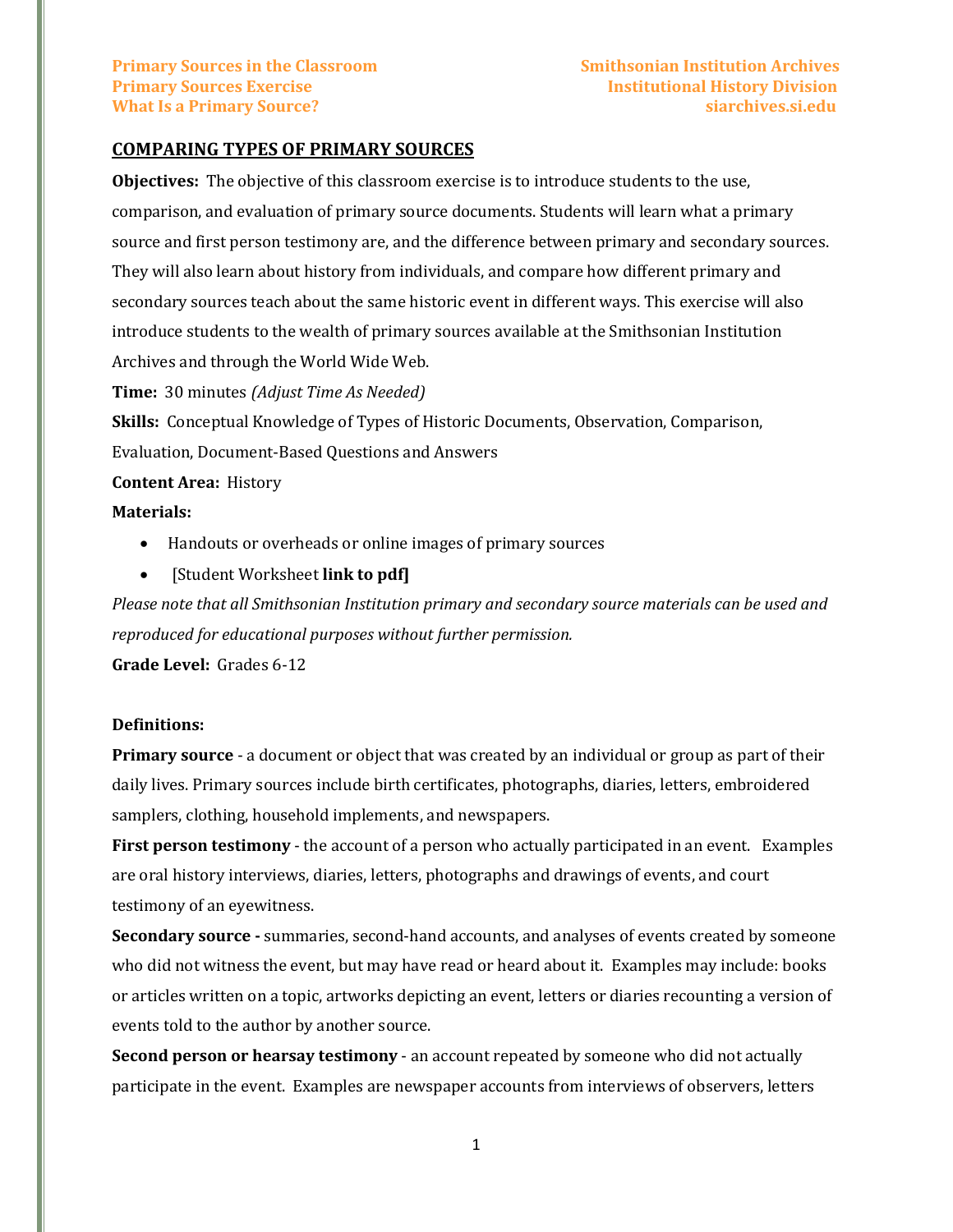# **Primary Sources in the Classroom Smithsonian Institution Archives Primary Sources Exercise Institutional History Division What Is a Primary Source? siarchives.si.edu**

that repeat a story told to the writer, drawings based on other people's observations, or a book written about a topic.

**Mixed sources** - A document that is a primary source may contain both first person testimony and second hand testimony. An example would be a diary entry that records a person's eyewitness observations of an event (first person testimony) but also contains additional stories told to the writer by a family member (second hand testimony). Newspapers often contain a mixture of first and second hand accounts.

**It may depend on the question you are asking - The same document can be a primary and** secondary source, depending upon the question you ask. For example, a Baltimore newspaper's account of Lincoln's death that includes unattributed accounts of what happened at Ford's Theater contains second hand testimony, if your question is what exactly happened at Ford's Theater that night. But if your question is how people in Baltimore heard about Lincoln's assassination and what did they hear, then the newspaper is a primary sources for answering that question.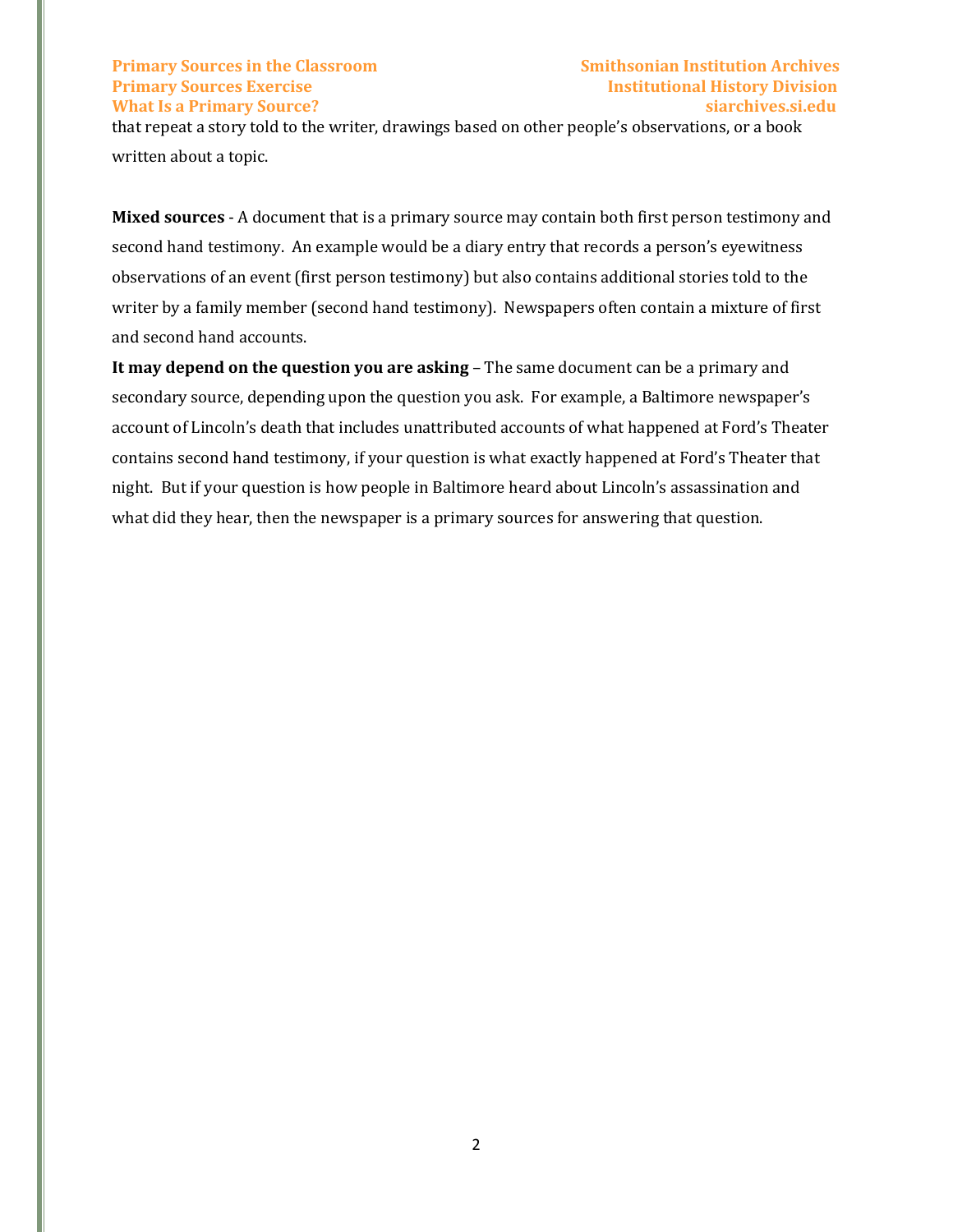### **Instructions for Teachers:**

*If your class has computer and internet access, the students can practice research skills by searching for the necessary documents using the links and instructions below. If not, you could gather and print the documents from the links or from other activities on this DVD.*

- 1. Before sending students to work with the documents, explain the definitions of primary, secondary and mixed sources.
- 2. Divide the class into three groups. Each group will be given print-outs of one set of materials relating to Lincoln's death and the worksheet. First have students examine the original documents carefully in their individual groups, and answer the questions on the worksheet.
	- Group 1: Mary Henry diary, April 15 and 16, 1865, <http://siarchives.si.edu/history/exhibits/documents/deathoflincoln.htm>
	- Group 2: Civil War era images of the Smithsonian, <http://siarchives.si.edu/history/exhibits/documents/dcduringcw.htm> and

<http://memory.loc.gov/ammem/ammemhome.html>

Search for: "Assassination of President Lincoln" and pick two or three of the images, such as an engraving of Lincoln being shot, and a photograph of Lincoln's funeral.

- Group 3: New York Times coverage of Lincoln's assassination. <http://timesmachine.nytimes.com/browser> Search for: April 15 and 16, 1865
- 3. After students have thoroughly analyzed and read their documents and answered their questions in the small groups, bring the class back together for a large discussion. Have each group share a summary of their documents and the answers they found. Ask these questions to begin a discussion:
	- What do these documents tell you about Washington, D.C., at the time of President
	- Lincoln's death?
	- How does studying these documents differ from reading a chapter on the Civil War in a textbook?
	- Why is it important/valuable to look at primary sources?
	- How do primary sources help you understand history?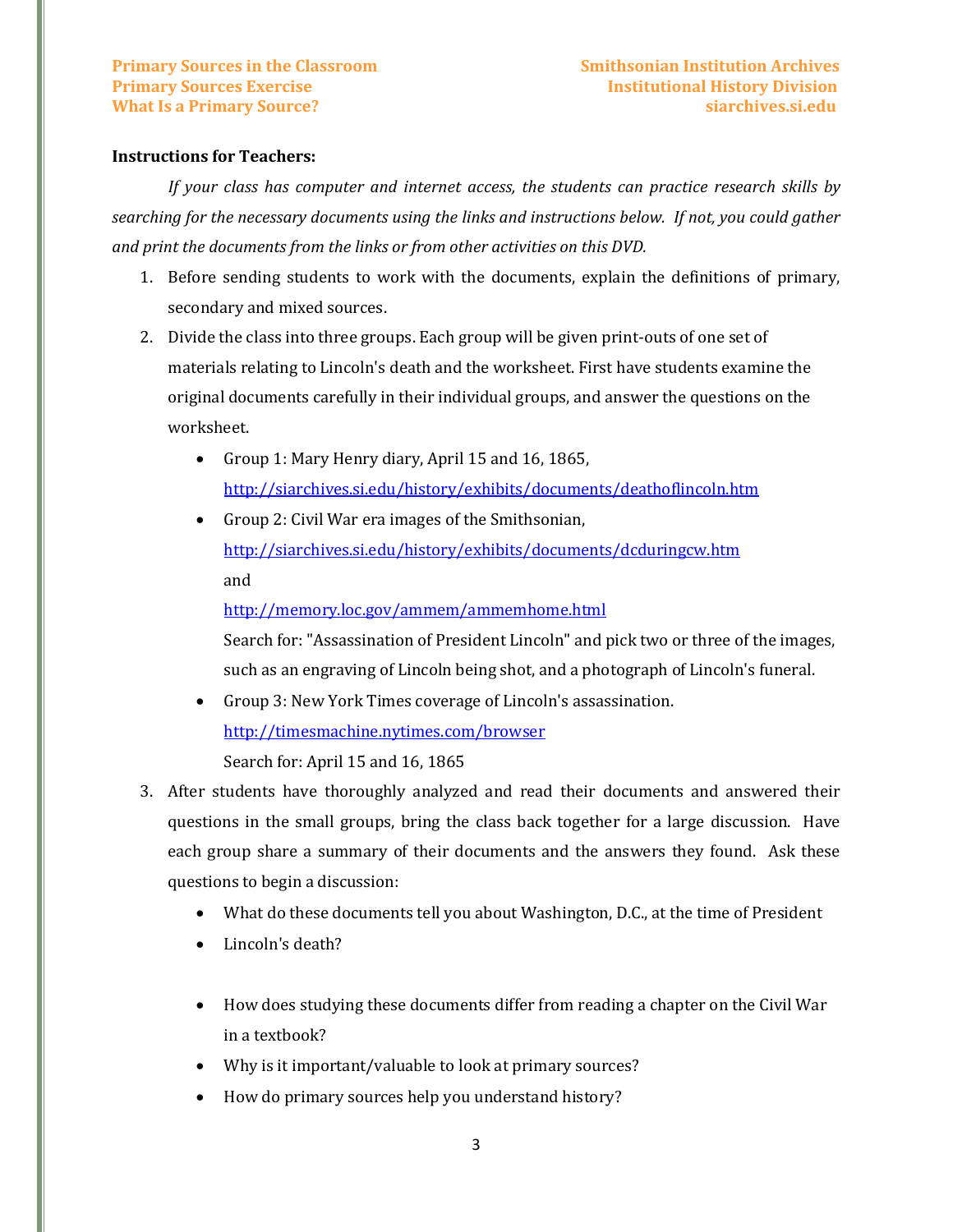# **Primary Sources in the Classroom Smithsonian Institution Archives Primary Sources Exercise Institutional History Division What Is a Primary Source? siarchives.si.edu**

- Does one form of evidence shed light on other forms of evidence?
- Does one document help you evaluate the quality of the information in another document?
- When you combine these primary sources, is the whole greater than the sum of its parts?
- How can diaries/photographs/newsclippings be used to learn about history?
- How can you use contemporary materials to become aware of the historic events that you are a part of?
- What can you learn from writing a diary? Taking a series of photographs? Clipping articles on a topic from a newspaper?
- 4. If appropriate, students can also be assigned a short essay on their document or the group of documents with these instructions:

Critically evaluate the primary sources, providing support for your points. Evaluate such issues as the reliability of early accounts during a crisis, the reliability of different forms of evidence, the impact of personal accounts on our understanding of history, and the impact of visual evidence on our understanding of history.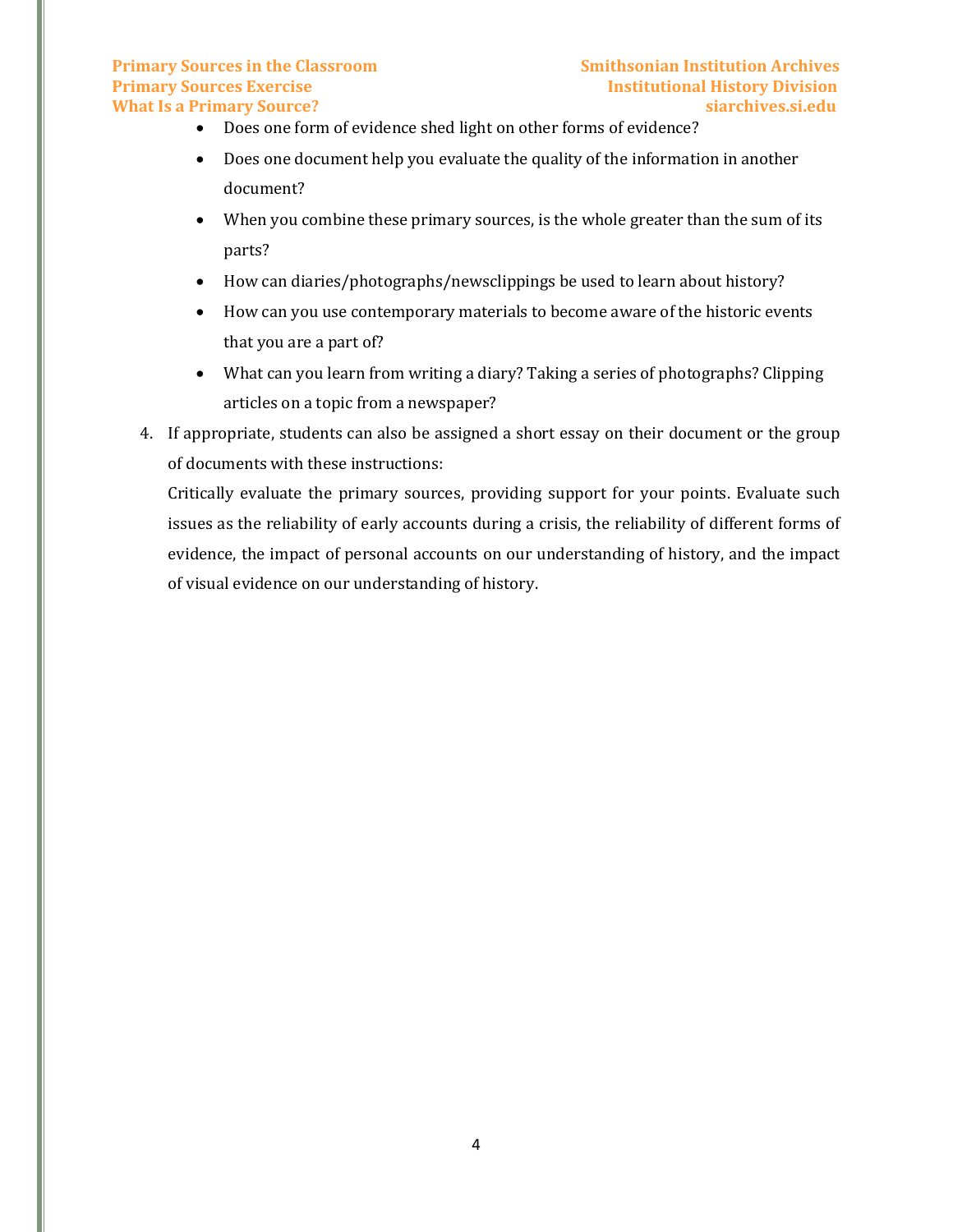# **Instructions for Students:**

In your assigned groups, look at, read, and analyze your source documents carefully. Answer the questions listed on your worksheet as a group, using evidence from the documents to support your answers.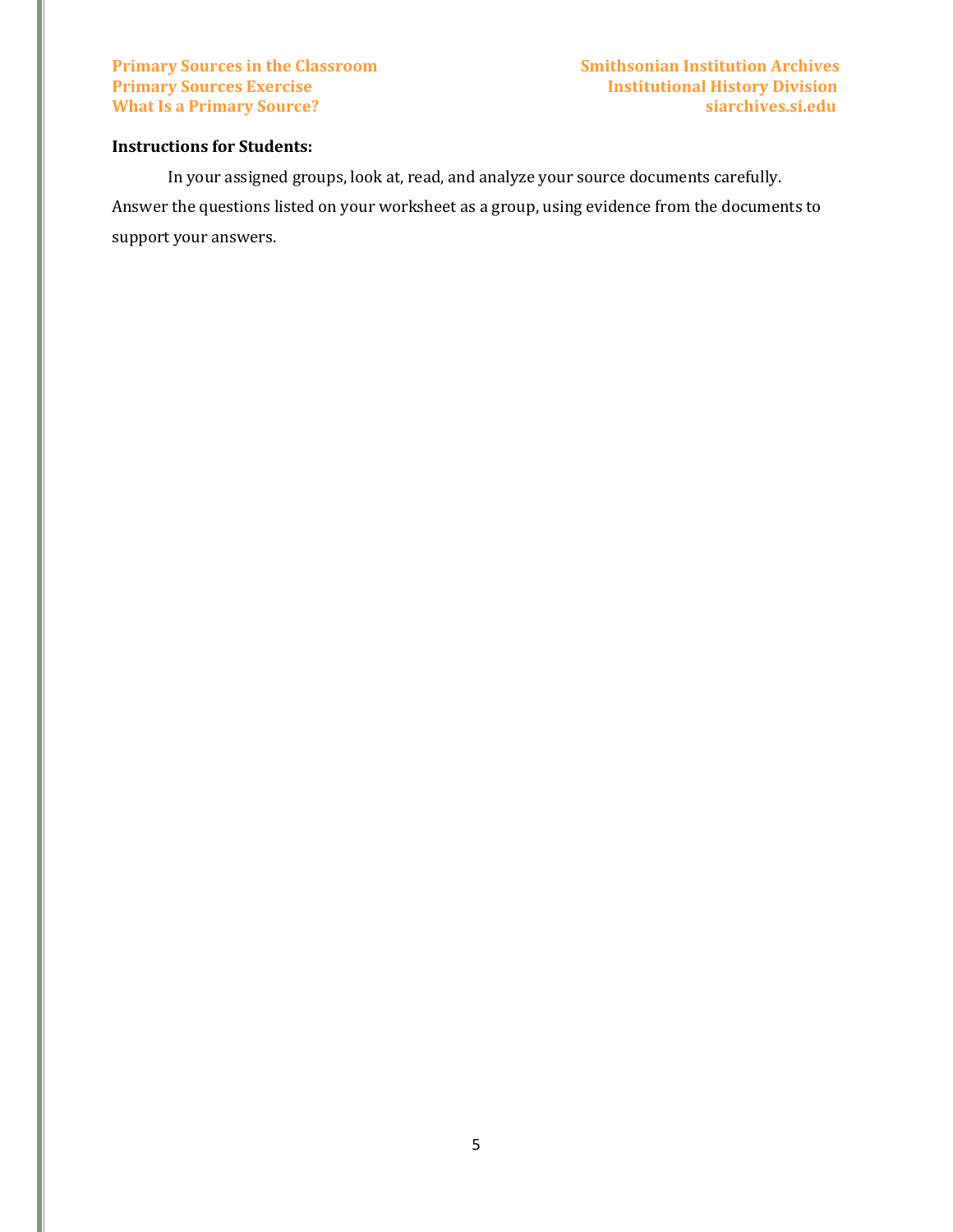**Primary Sources in the Classroom Smithsonian Institution Archives Primary Sources Exercise Institutional History Division What Is a Primary Source? siarchives.si.edu Comparing Types of Primary Sources**

# **Names**: \_\_\_\_\_\_\_\_\_\_\_\_\_\_\_\_\_\_\_\_\_\_\_\_\_\_\_\_\_\_\_\_\_\_\_\_\_\_\_\_\_\_\_\_\_\_\_\_\_\_\_\_\_\_\_\_\_\_\_\_\_\_\_\_\_\_\_\_\_\_\_\_\_\_\_\_\_\_\_\_\_\_\_\_\_

**Questions:** 1. Who produced this document?

- 2. Did they actually witness the event?
- 3. Why was this document created?
- 4. What was the occasion?
- 5. What is this document about?
- 6. Who was the intended audience?
- 7. What biases might the creator have had?
- 8. How reliable is the creator of the document? If not, why not?
- 9. What does this document tell you about the Civil War era in Washington, D.C.?
- 10. What type of document is this? Is this document a primary source?
- 11. Does it have first person or second hand testimony or both?
- 12. Is the evidence clear, reliable, first person or second-hand/hearsay?
- 13. How does this compare to what you have learned in your textbooks?
- 14. Does this document help you understand the history of the Civil War in Washington, D.C.?